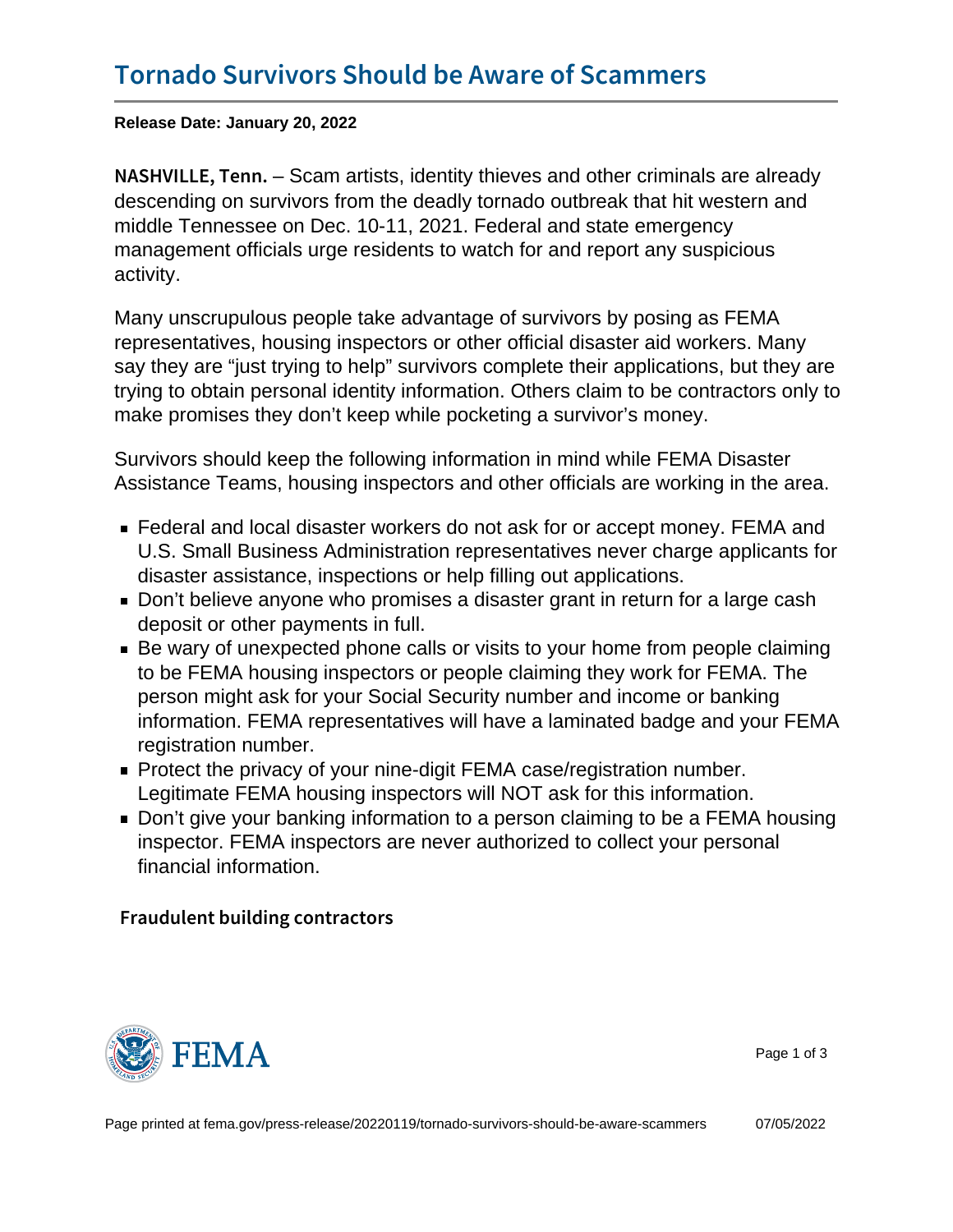- Use licensed or verified local contractors with reliable references.
- To find licensed, certified Tennessee contractors, check the Department of Commerce & Insurance Administration License Roster Search [\(tn.gov\)](http://www.tn.gov).
- Don't pay more than half the costs of repairs in advance and get documentation of your payment.
- Demand contractors detail the job you expect them to do and ask for a written estimate.

Report the Rangemeting helps protect others. Based on the type of scam you may see, contact the appropriate agency.

- If you believe you or a loved one has become a victim of a scam or identity theft, report it immediately to your local police or sheriff's department, or contact the office of the Tennessee Attorney General.
- If you suspect fraud of any kind related to disaster assistance or have knowledge of fraud, waste or abuse, you may report these tips 24 hours a day, seven days a week to the FEMA Disaster Fraud Hotline at (866) 720-5721. You may also email the information to disaster@leo.gov.
- If someone is using your personal information to open new accounts, make purchases or get a tax refund, report it at [IdentityTheft.gov.](mailto:disaster@leo.gov)
- You may also file a complaint with Tennessee Division of Consumer Affairs if you have been scammed or have a dispute with a business regarding a transaction.

## How to Apply for FEMA Assistance

Currently, those affected by the tornado outbreak in Cheatham, Davidson, Dickson, Gibson, Henderson, Henry, Lake, Obion, Stewart, Sumner, Weakley, and Wilson counties may apply for FEMA assistance the following three ways:

- Online at DisasterAssistance.gov.
- Call the FEMA Helpline at 800-621-3362 (TTY 800-462-7585). Operators can answer questions about applications already submitted. Lines are open daily from 6 a.m. to 10 p.m. local time, seven days a week. If you use a relay service, such as video relay service (VRS), captioned telephone service or others, give FEMA the number for that service.
- Or, by downloading the FEMA app to a smartphone or tablet



Page 2 of 3